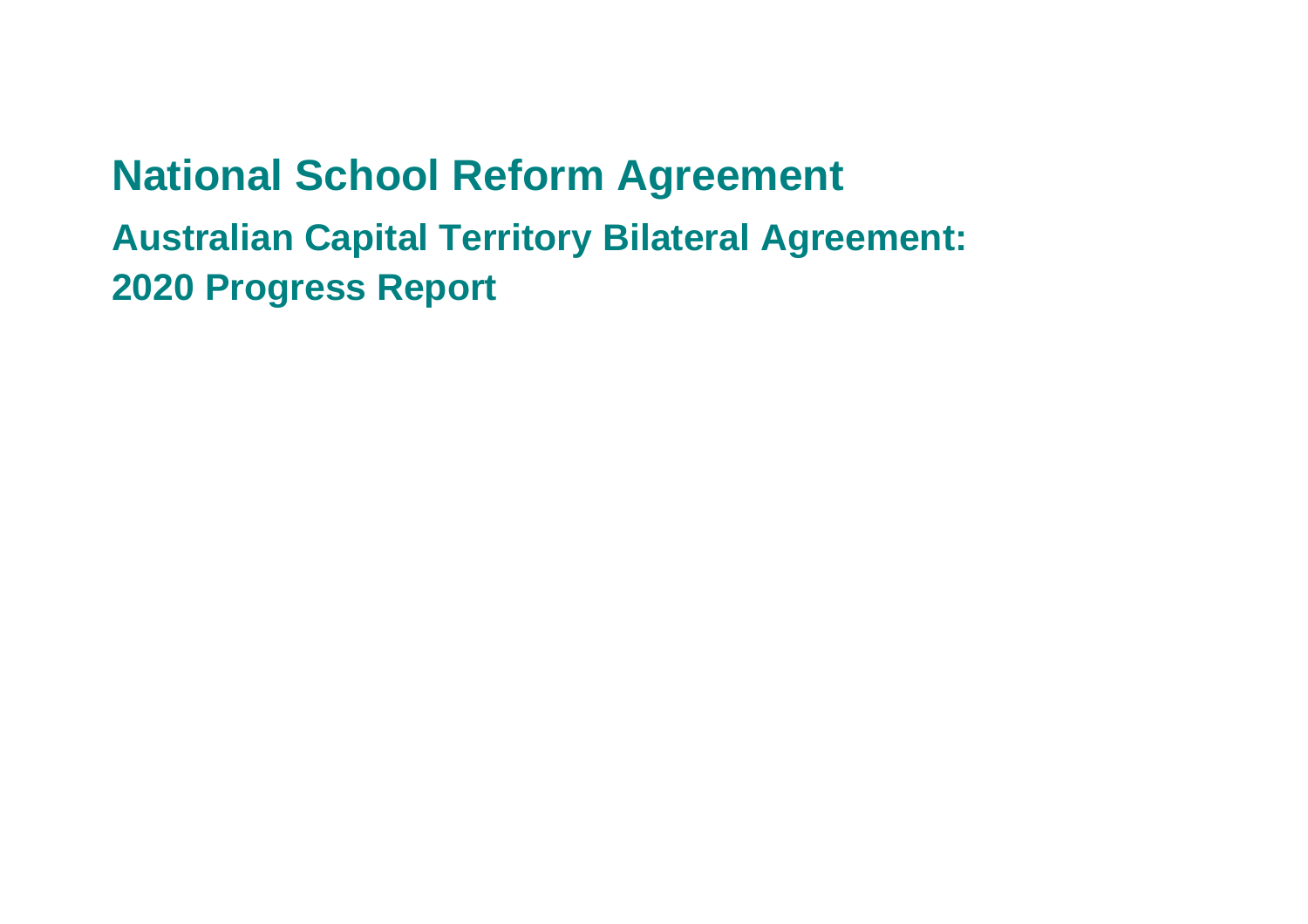#### **Executive Summary**

The ACT remains committed to driving reform to improve learning outcomes for all children and young Australians as their guiding principle and places a sense of urgency to the task. This commitment is outlined in the ACT Government's *Future of Education Strategy* and *Set Up for Success: An Early Childhood Strategy for the ACT.* These strategies are focused on investing in and providing a system that supports student agency, inclusion, equity and access to high quality education for every child and young person. This will ensure all children and young people, regardless of background, have an educational experience of the highest quality that meets their needs, motivations and aspirations.

ACT Public Schools, Catholic Education and Independent Schools made considerable progress in 2020 against identified priority actions of the

National School Reform Agreement despite the interruption of COVID-19. Our actions are driven by a commitment to the Alice Springs Mparntwe Declaration – 'Our vision is for a world class education system that encourages and supports every student to be the very best they can be' by ensuring that every child and young person has access to a great education and the life opportunities that this affords them.

The ACT is especially focused on three areas of quality teaching: initial teacher education; curriculum; and assessment; and are acutely aware that quality teaching is by far the most important in-school factor in determining student performance. Initial Teacher Education (ITE) continues to be a high priority of the Teacher Quality Institute (TQI). The TQI is engaged rigorously in the national ITE standards agenda, with both ITE providers in the ACT coming onboard and compliant with nationally agreed annual reporting requirements.

The ACT has a comprehensive approach to teacher professional learning, particularly focused on the Australian Curriculum. This is supported with high quality teacher professional development targeting the interconnectedness between curriculum, assessment and reporting. The ACT remains at the fore of national work on Learning Progressions and Online Formative Assessment. ACT teachers from all three sectors are members of the National Teacher Practice Reference Group. ACT teachers use formative assessment on a daily/weekly basis to assess student learning and identify required instruction and support. Putting student data at the teachers' fingertips empowers teachers to personalise learning plans and address areas for further growth.

The ACT Board of Secondary Studies (BSSS) also maintains a strong partnership across the three schooling sectors. Through a five-year review cycle, they develop or replace courses (35 new courses in 2020) to ensure they are contemporary and underpinned by the Australian Curriculum. ACT Public, Catholic and Independent Schools, the BSSS and TQI, are collectively committed to ensuring a world class education for every child and young person in the ACT.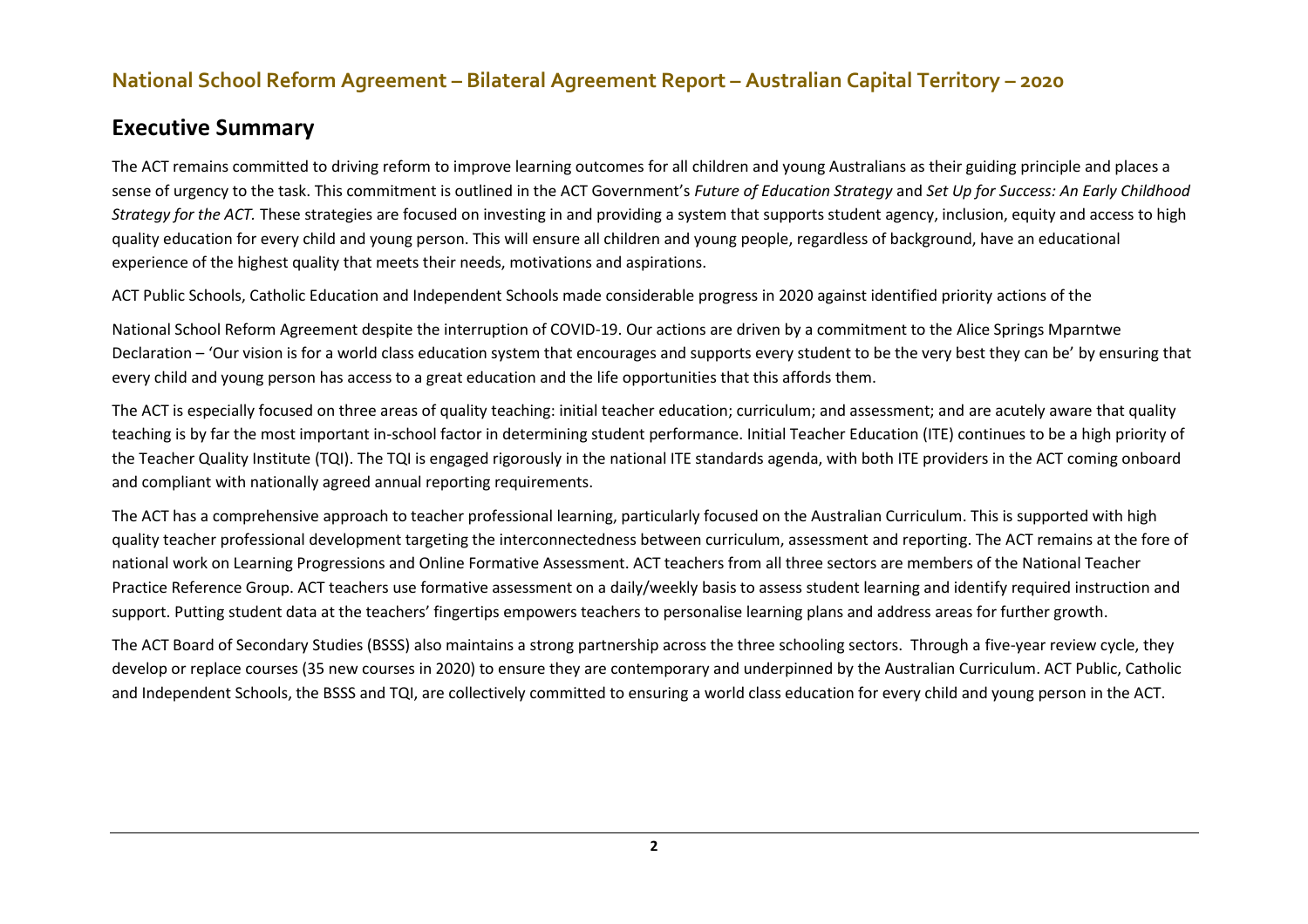## **Progress Against Each Reform Direction**

| <b>Actions</b>                                                                                                 | Sector(s) | <b>Timing</b> | Progress towards implementation of actions (including<br>progress of non-government sector actions)                                                                                                                                                                                                                                                                                                                                                                                                |
|----------------------------------------------------------------------------------------------------------------|-----------|---------------|----------------------------------------------------------------------------------------------------------------------------------------------------------------------------------------------------------------------------------------------------------------------------------------------------------------------------------------------------------------------------------------------------------------------------------------------------------------------------------------------------|
| Develop a cross-sectoral implementation plan to underpin the<br>ACT Government's Future of Education Strategy. | All       | 2019          | Implementation completed in 2019. Activities will be<br>ongoing.<br>The Future of Education Strategy is being delivered<br>$\bullet$<br>through three phases and the first phase<br>implementation plan is now complete (as at the end<br>of 2020). The Future of Education Phase Two<br>Implementation Plan will be finalised in 2021.                                                                                                                                                            |
| Implement stage one of the cross-sectoral Future of Education<br>implementation plan.                          | All       | 2020          | Implementation completed in 2020. Activities will be<br>ongoing.<br>The Future of Education Strategy is being delivered<br>$\bullet$<br>through three phases and the first phase<br>implementation plan is now complete (as at the end<br>of 2020). The Future of Education Phase Two<br>Implementation Plan is on track to be launched in<br>late 2021. Phase Two implementation activities will<br>include implementation of Phase One initiatives<br>held over or to be continued in Phase Two. |

#### **Reform Direction A - Support students, student learning and achievement**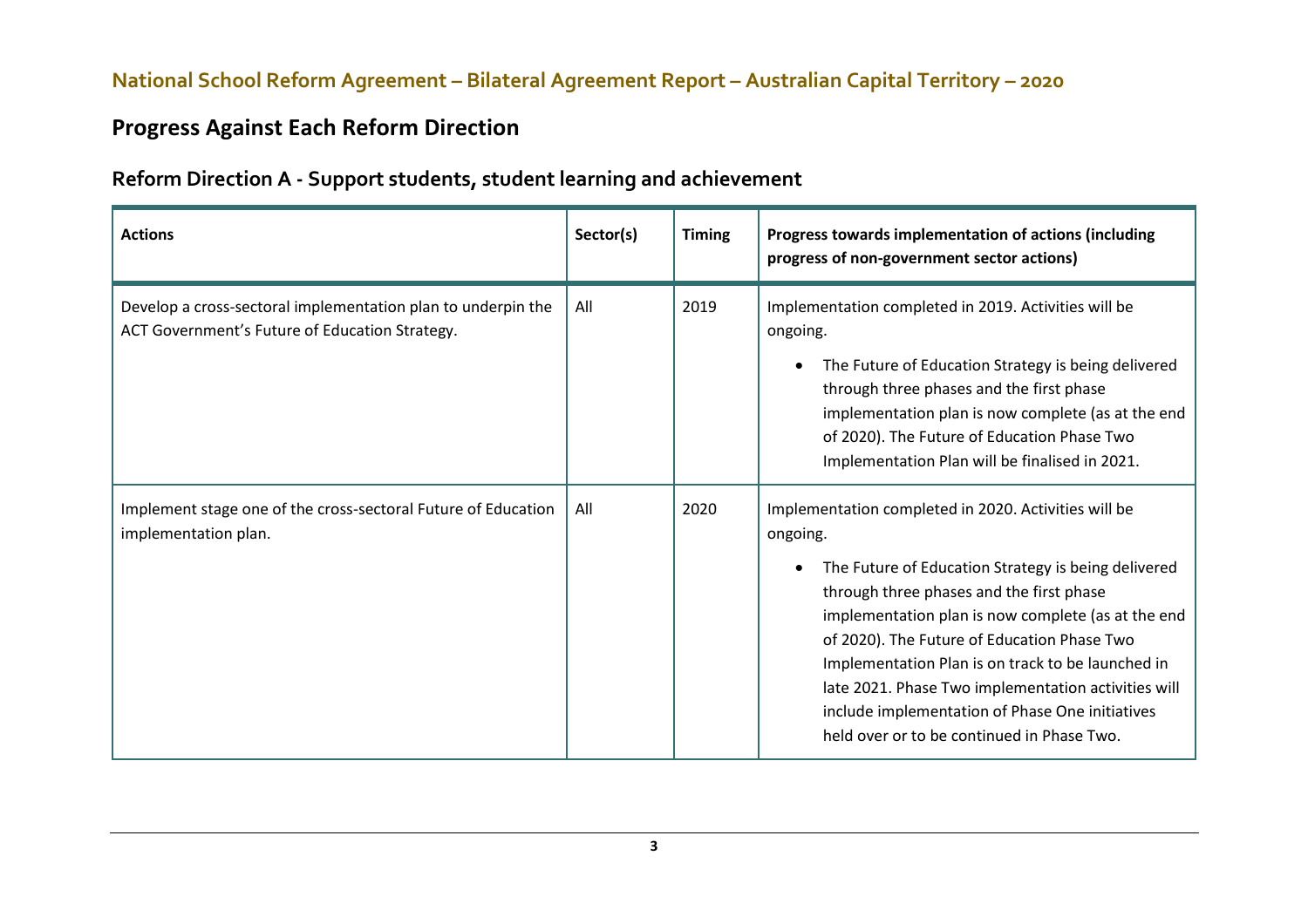| <b>Actions</b>                                                                      | Sector(s) | <b>Timing</b> | Progress towards implementation of actions (including<br>progress of non-government sector actions)                                                                                                                                                                                                                                                                                                                                                                                                                                                                                                                                                                                                                                                                              |
|-------------------------------------------------------------------------------------|-----------|---------------|----------------------------------------------------------------------------------------------------------------------------------------------------------------------------------------------------------------------------------------------------------------------------------------------------------------------------------------------------------------------------------------------------------------------------------------------------------------------------------------------------------------------------------------------------------------------------------------------------------------------------------------------------------------------------------------------------------------------------------------------------------------------------------|
| Establish a cross-sectoral reform forum to share progress and<br>challenges.        | All       | 2019          | Implementation completed in 2019. Activities will be<br>ongoing.<br>Regular meetings between senior officials of all<br>$\bullet$<br>sectors have allowed for collaboration and sharing<br>of progress and challenges on a number of fronts<br>including legislation reform.<br>There is strong ongoing cross-sectoral collaboration<br>$\bullet$<br>focused on implementation of the Australian<br>Curriculum, NAPLAN online and the Nationally<br>Consistent Collection of Data (NCCD).<br>During COVID-19, all three sectors collaborated to<br>respond to both remote and on campus learning<br>challenges. This included sharing of professional<br>development and resources for teachers, scenario<br>planning, and guidance to support the safe<br>operation of schools. |
| Deliver professional learning on the Australian Curriculum<br>General Capabilities. | All       | 2019          | Implementation completed in 2019. Activities will be<br>ongoing.<br>In 2020, 655 teachers engaged in face-to-face<br>$\bullet$<br>professional learning workshops on the Australian<br>Curriculum General Capabilities.                                                                                                                                                                                                                                                                                                                                                                                                                                                                                                                                                          |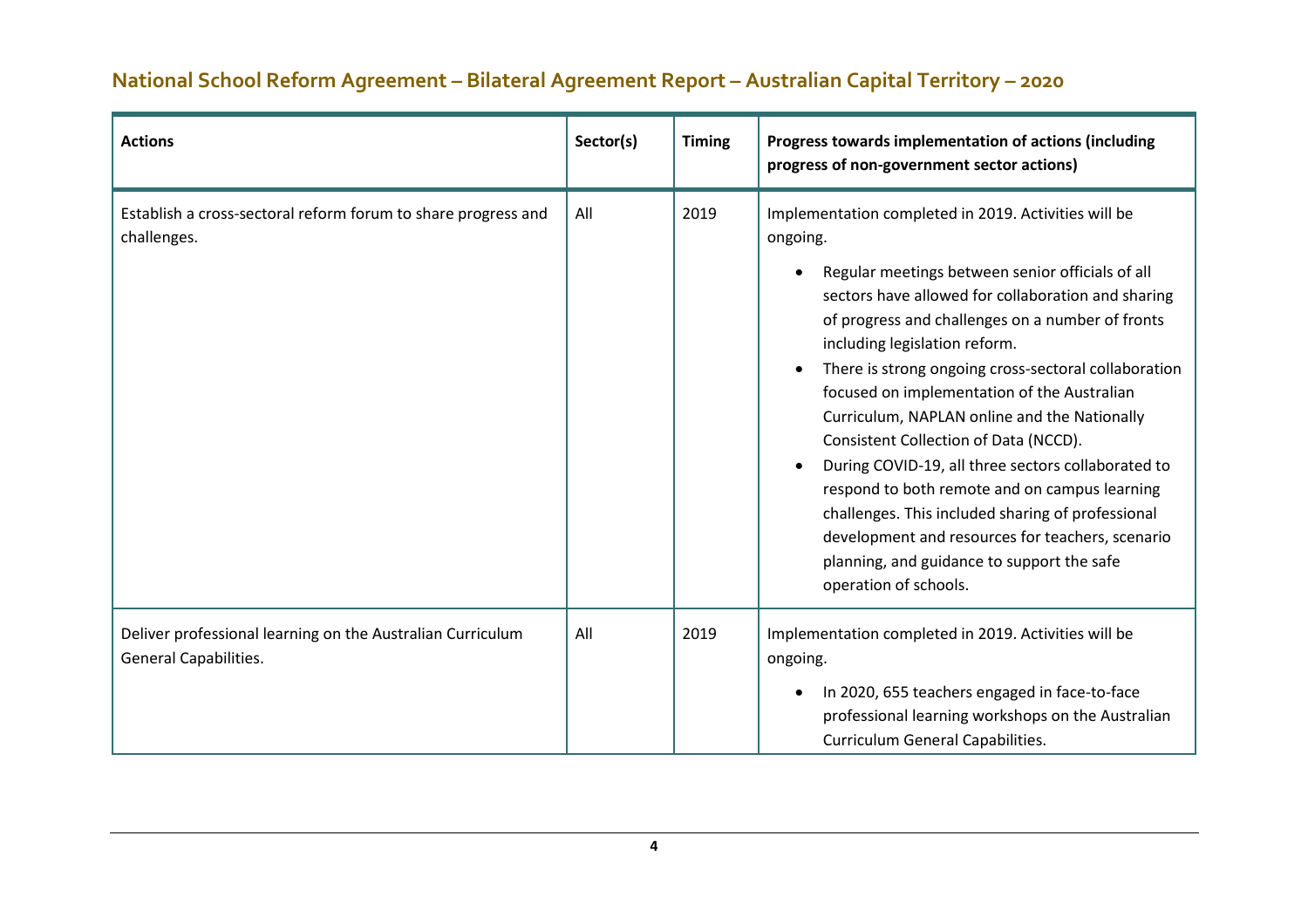| <b>Actions</b>                                                                                                              | Sector(s) | <b>Timing</b>       | Progress towards implementation of actions (including<br>progress of non-government sector actions)                                                                                                                                                                                                                                                                                                                                                                                                                                                                                                                                                                                                                                                 |
|-----------------------------------------------------------------------------------------------------------------------------|-----------|---------------------|-----------------------------------------------------------------------------------------------------------------------------------------------------------------------------------------------------------------------------------------------------------------------------------------------------------------------------------------------------------------------------------------------------------------------------------------------------------------------------------------------------------------------------------------------------------------------------------------------------------------------------------------------------------------------------------------------------------------------------------------------------|
|                                                                                                                             |           |                     | These have been delivered as a universal offering to<br>individual teachers, teaching teams and whole<br>school teams.                                                                                                                                                                                                                                                                                                                                                                                                                                                                                                                                                                                                                              |
| Develop and implement academic reporting explicitly aligned<br>to Australian Curriculum achievement standards.              | Gov       | 2019 and<br>ongoing | Implementation completed in 2019. Activities will be<br>ongoing.<br><b>ACT Education Directorate staff delivered</b><br>professional learning for 400 teachers in 2020,<br>unpacking the Achievement Standards.<br>158 participants engaged in designing engaging and<br>inclusive learning programs using the Australian<br>Curriculum.<br>Professional Learning targeted the<br>interconnectedness between curriculum,<br>assessment and reporting.<br>Academic reporting in the ACT is explicitly aligned<br>to the Achievement Standards. A new School<br>Administration System (SAS) has been rolled out in<br>all ACT public schools. The reporting module<br>captures reporting of student achievement against<br>the Achievement Standards. |
| Build upon existing ACT Australian Curriculum assessment<br>reform effort to play a lead role in national efforts to refine | All       | 2019                | Implementation completed in 2019. Activities will be<br>ongoing.                                                                                                                                                                                                                                                                                                                                                                                                                                                                                                                                                                                                                                                                                    |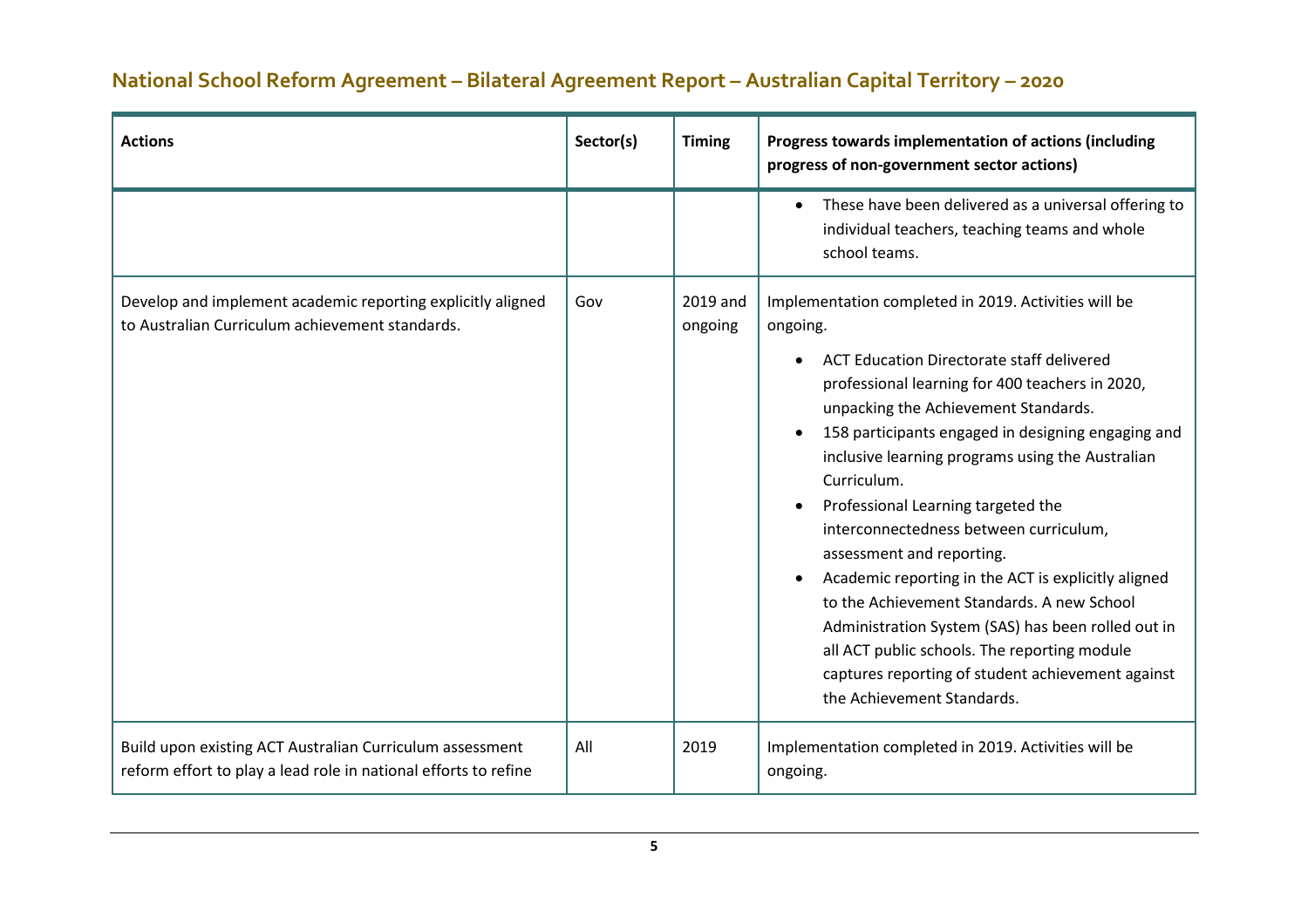| <b>Actions</b>                                                                                                                                                                     | Sector(s) | <b>Timing</b>       | Progress towards implementation of actions (including<br>progress of non-government sector actions)                                                                                                                                                                                                                                                                                                                                                   |
|------------------------------------------------------------------------------------------------------------------------------------------------------------------------------------|-----------|---------------------|-------------------------------------------------------------------------------------------------------------------------------------------------------------------------------------------------------------------------------------------------------------------------------------------------------------------------------------------------------------------------------------------------------------------------------------------------------|
| ACARA's national learning progressions in literacy and<br>numeracy.                                                                                                                |           |                     | The ACT continues to deliver professional learning<br>$\bullet$<br>to support teachers in using the progressions<br>(Version2) as published on the Australian<br>Curriculum website.<br>In 2020, 130 teachers participated in workshops<br>about the National Literacy and Numeracy Learning<br>Progressions.                                                                                                                                         |
| Build upon existing ACT Australian Curriculum assessment<br>reform effort to play a lead role in national efforts to develop<br>the digital formative assessment proof of concept. | All       | 2019                | Implementation completed in 2019. Activities will be<br>ongoing.<br>The ACT is actively involved in progressing the<br>$\bullet$<br>Learning Progressions and Online Formative<br>Assessment initiative (LPOFA) through the Alpha<br>phase.<br>ACT teachers from all three sectors are members of<br>the National Teacher Practice Reference Group and<br>the ACT supports stakeholder engagement in the<br>project including with industrial bodies. |
| Build upon existing ACT Australian Curriculum assessment<br>reform effort to play a lead role in the development of<br>national learning progressions in general capabilities.     | All       | 2020 and<br>ongoing | Implementation completed in 2020. Activities will be<br>ongoing.<br>The ACT staff partnered with schools to strengthen<br>$\bullet$<br>understanding and capacity to design and deliver                                                                                                                                                                                                                                                               |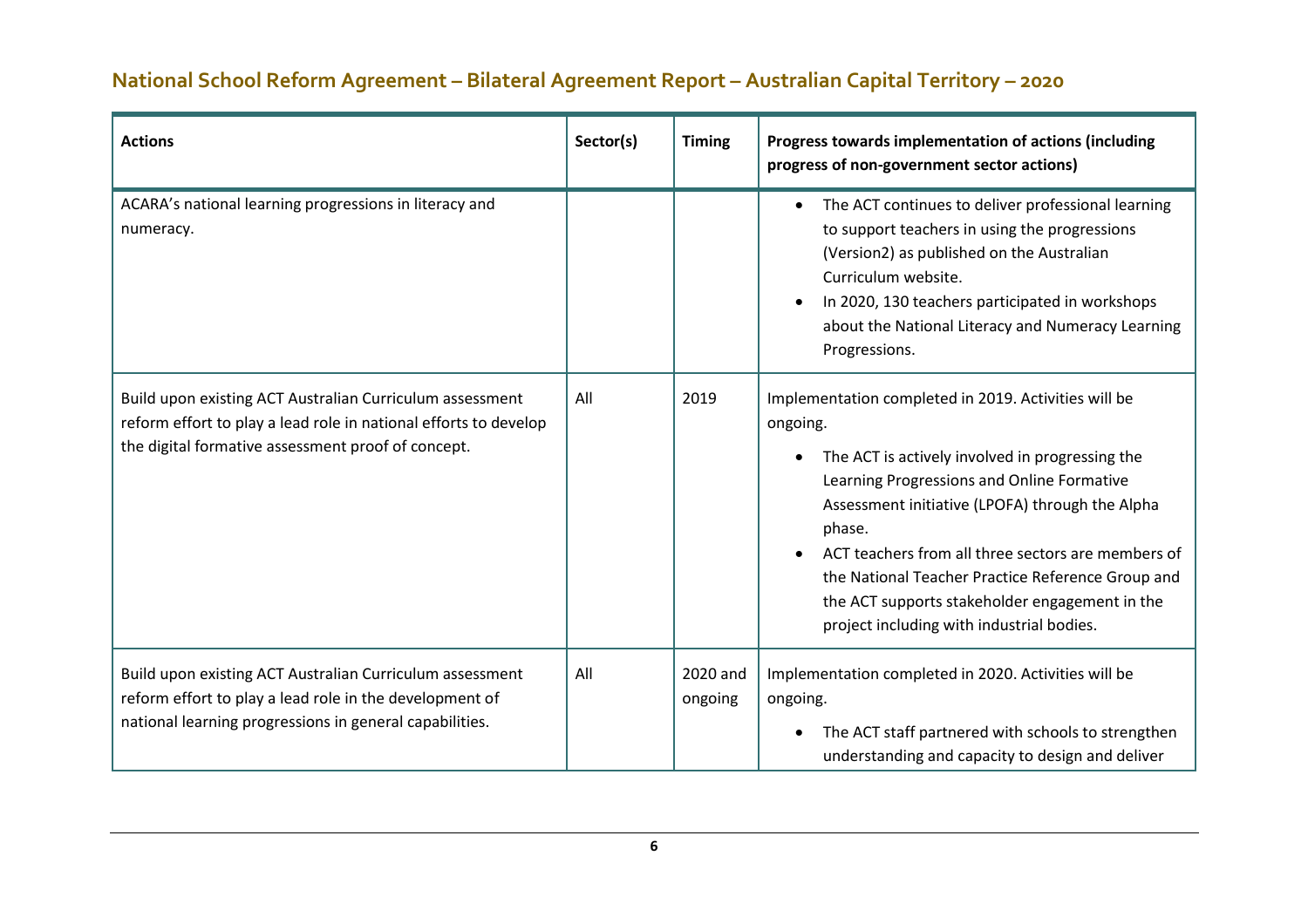#### **Actions Sector(s) Timing Progress towards implementation of actions (including progress of non-government sector actions)**  curriculum, incorporating the General Capabilities as part of the three-dimensional design. • Teachers engaged in developing understanding of the General Capabilities and how they can be incorporated into teaching and learning plans to develop the students' capabilities. Conduct a cross-sectoral STEM educators forum (STEMed ACT) in partnership with a range of professional teacher associations and the ACT Board of Senior Secondary Studies. All 2019 Completed. • The STEMed Conference 2019 was held in Canberra on 5 and 6 April 2019, with 125 conference delegates in attendance on day one and 115 on day two. Implement the Cultural Integrity Continuum and Toolkit in all ACT Public Schools. Gov  $\vert$  2018 onwards Implementation completed in 2018. Activities will be ongoing. • Since 2018 Cultural Integrity has been included in the School Improvement review process for ACT Public Schools. Schools are reviewed on a five-year cycle. ACT public schools use the Cultural Integrity Continuum Framework to self-assess progress and determine next steps in their journey. • This is incorporated into annual Principal discussions, with decisions and actions feeding into each school's planning processes as required. This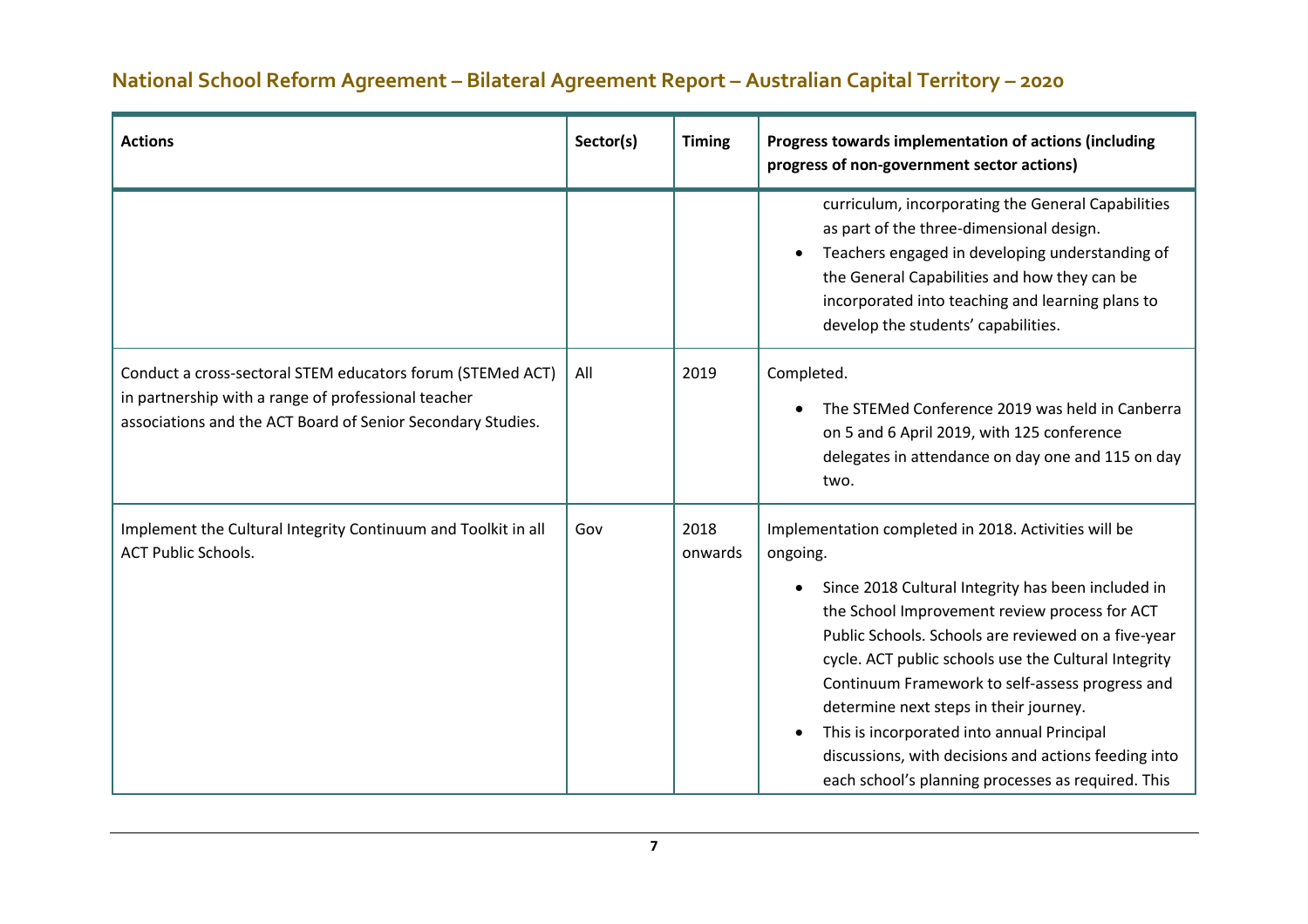| <b>Actions</b>                                                                                                                                                   | Sector(s) | <b>Timing</b>       | Progress towards implementation of actions (including<br>progress of non-government sector actions)                                                                                                                                                                                                                                                                                                                                                                                                                                                                                                                                                                                                                                                                |
|------------------------------------------------------------------------------------------------------------------------------------------------------------------|-----------|---------------------|--------------------------------------------------------------------------------------------------------------------------------------------------------------------------------------------------------------------------------------------------------------------------------------------------------------------------------------------------------------------------------------------------------------------------------------------------------------------------------------------------------------------------------------------------------------------------------------------------------------------------------------------------------------------------------------------------------------------------------------------------------------------|
|                                                                                                                                                                  |           |                     | ensures schools progress on their cultural integrity<br>journey.<br>The ACT Education Directorate reports on the<br>progress of Cultural Integrity in ACT public schools<br>through its Annual Report and the Whole of<br>Government ACT Aboriginal and Torres Strait<br>Islander Agreement.                                                                                                                                                                                                                                                                                                                                                                                                                                                                       |
| Implement the Aboriginal and Torres Strait Islander histories<br>and cultures enriched elaborations for Science as part of cross-<br>sectoral curriculum effort. | All       | 2019 and<br>ongoing | Implementation completed in 2019. Activities will be<br>ongoing.<br>The Aboriginal and Torres Strait Islander histories<br>$\bullet$<br>and cultures enriched elaborations for Science were<br>promoted in ACT schools.<br>A cross-sectoral project Empowered Learning<br>$\bullet$<br>Professionals: First Nations Science has been<br>developed in response to the publication of 95<br>elaborations in Science.<br>ACT Education specialist STEM teachers from the<br>$\bullet$<br>Academy of Future Skills have been trained and the<br>CSIRO Indigenous Science program I <sup>2</sup> S <sup>2</sup> and have<br>been working with the ACT Education Aboriginal<br>and Torres Strait Islander group to integrate<br>traditional knowledge of science and the |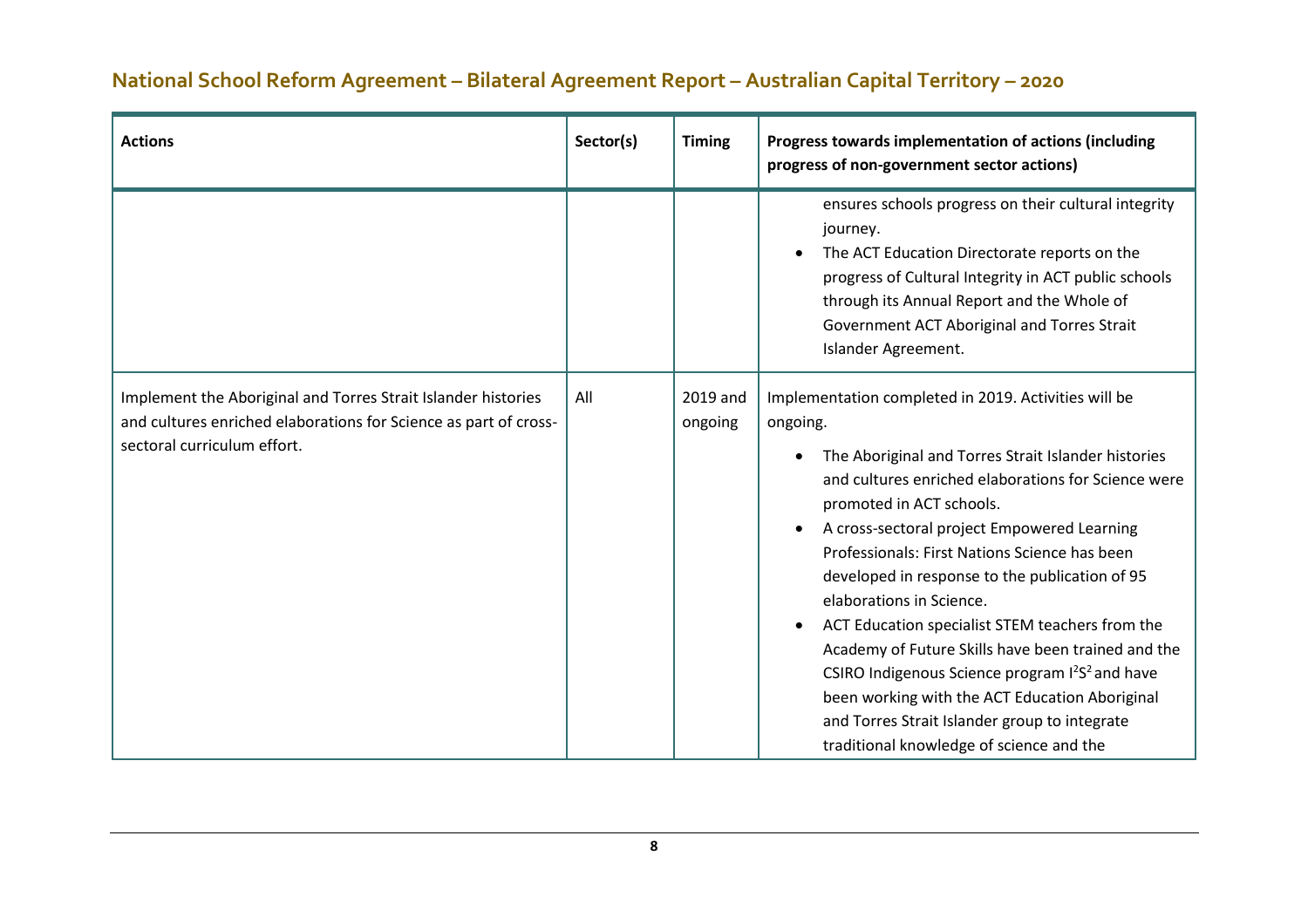| <b>Actions</b>                                                                                              | Sector(s) | <b>Timing</b>       | Progress towards implementation of actions (including<br>progress of non-government sector actions)                                                                                                                                                                                                                                                                                                                                                                                                                                                                                                                                                                                                                                                                                                                                                                                                         |
|-------------------------------------------------------------------------------------------------------------|-----------|---------------------|-------------------------------------------------------------------------------------------------------------------------------------------------------------------------------------------------------------------------------------------------------------------------------------------------------------------------------------------------------------------------------------------------------------------------------------------------------------------------------------------------------------------------------------------------------------------------------------------------------------------------------------------------------------------------------------------------------------------------------------------------------------------------------------------------------------------------------------------------------------------------------------------------------------|
|                                                                                                             |           |                     | environment into their work in schools and in<br>professional learning sessions.                                                                                                                                                                                                                                                                                                                                                                                                                                                                                                                                                                                                                                                                                                                                                                                                                            |
| Meeting the learning needs of students through more and<br>expanded schools for Canberra's growing suburbs. | Gov       | 2019 and<br>ongoing | Activities will be ongoing.<br>Major infrastructure and capital works projects undertaken<br>during 2020 to modernise facilities and better meet the<br>learning needs of communities included:<br>School Expansions design commenced for 3 schools<br>$\bullet$<br>and a fourth school entered the construction phase<br>of the expansion program. This will modernise<br>these schools and increase student capacity by<br>more than 400 places.<br>5 Schools had Relocatable Learning Units placed on<br>$\bullet$<br>site in early 2020 ready for day 1 term 1, increasing<br>student capacity by 250<br>In late 2020, preparation for Relocatable Learning<br>Unit placement began for a further 13 schools,<br>increasing student capacity by 750, ready for the<br>beginning of 2021.<br>One new school was built, another commenced<br>construction and a third is in the master planning<br>stage. |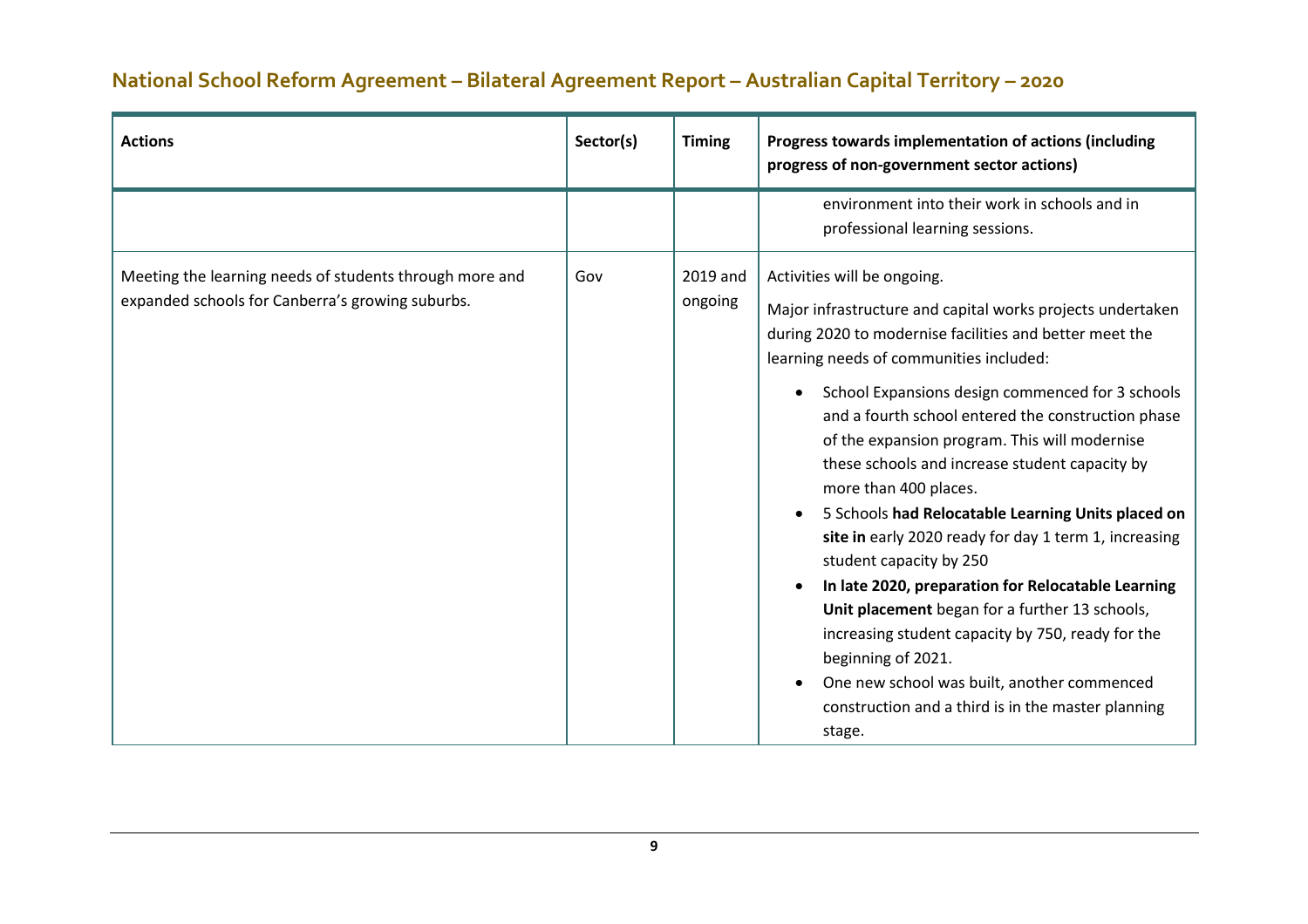| <b>Actions</b> | Sector(s) | <b>Timing</b> | Progress towards implementation of actions (including<br>progress of non-government sector actions)                                                       |
|----------------|-----------|---------------|-----------------------------------------------------------------------------------------------------------------------------------------------------------|
|                |           |               | Feasibility studies are underway to inform options<br>$\bullet$<br>to expand at other existing schools and to identify<br>new school sites across the ACT |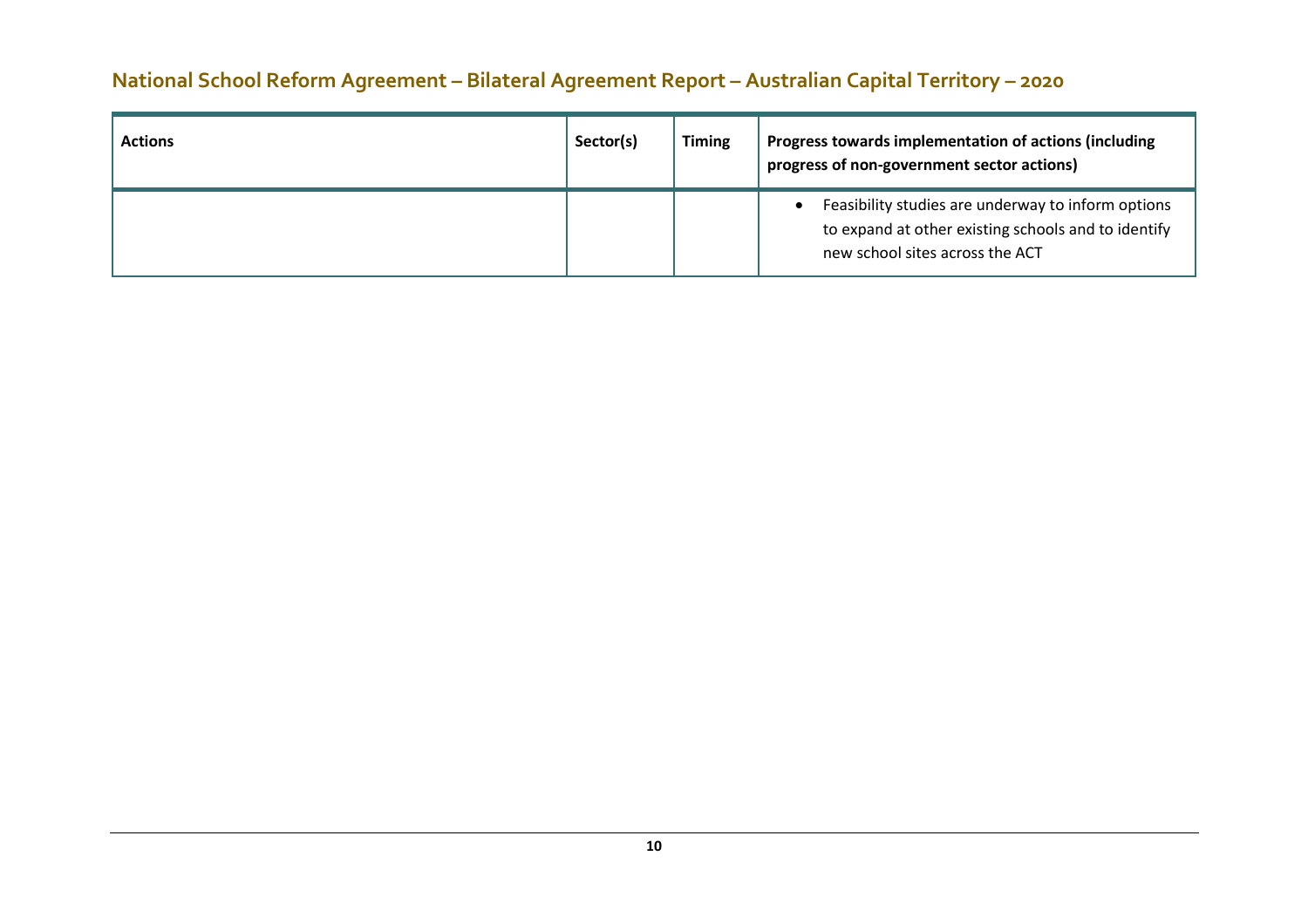| <b>Actions</b>                                                                                                                                                            | Sector(s)                                                       | <b>Timing</b> | Progress towards implementation of actions (including<br>progress of non-government sector actions)                                                                                                                                                                                                                                                                                                                                                                                                                                                                                                                                                                                                                                                                                                                                                                                                                                                                                                            |
|---------------------------------------------------------------------------------------------------------------------------------------------------------------------------|-----------------------------------------------------------------|---------------|----------------------------------------------------------------------------------------------------------------------------------------------------------------------------------------------------------------------------------------------------------------------------------------------------------------------------------------------------------------------------------------------------------------------------------------------------------------------------------------------------------------------------------------------------------------------------------------------------------------------------------------------------------------------------------------------------------------------------------------------------------------------------------------------------------------------------------------------------------------------------------------------------------------------------------------------------------------------------------------------------------------|
| Actively contribute to the review of senior secondary<br>education including, pathways to work, further education and<br>training and prerequisites for university entry. | All (through<br>the Board of<br>Senior<br>Secondary<br>Studies) | 2019          | Implementation completed in 2020<br>The ACT Board of Senior Secondary Studies actively<br>$\bullet$<br>contributed to the Review of Senior Secondary<br>Pathways.<br>The ACT curriculum reform and renewal process<br>$\bullet$<br>includes the annual development of new or<br>replacement courses within a five-year review cycle,<br>with the Australian Curriculum underpinning<br>foundational design specifications across all<br>curriculum for 2020.<br>Course accreditation occurred for 35 new courses of<br>study. These courses were established in<br>partnership with schools, external experts, industry,<br>tertiary training, and education sectors to ensure<br>that they are in step with the knowledge, skills and<br>understanding required for successful post<br>schooling outcomes.<br>The ACT Senior Secondary Certificate can<br>incorporate substantial recognition of formal<br>external vocational training including School Based<br>Apprenticeship to further support students. |

## **Reform Direction B – Support teaching, school leadership and school improvement**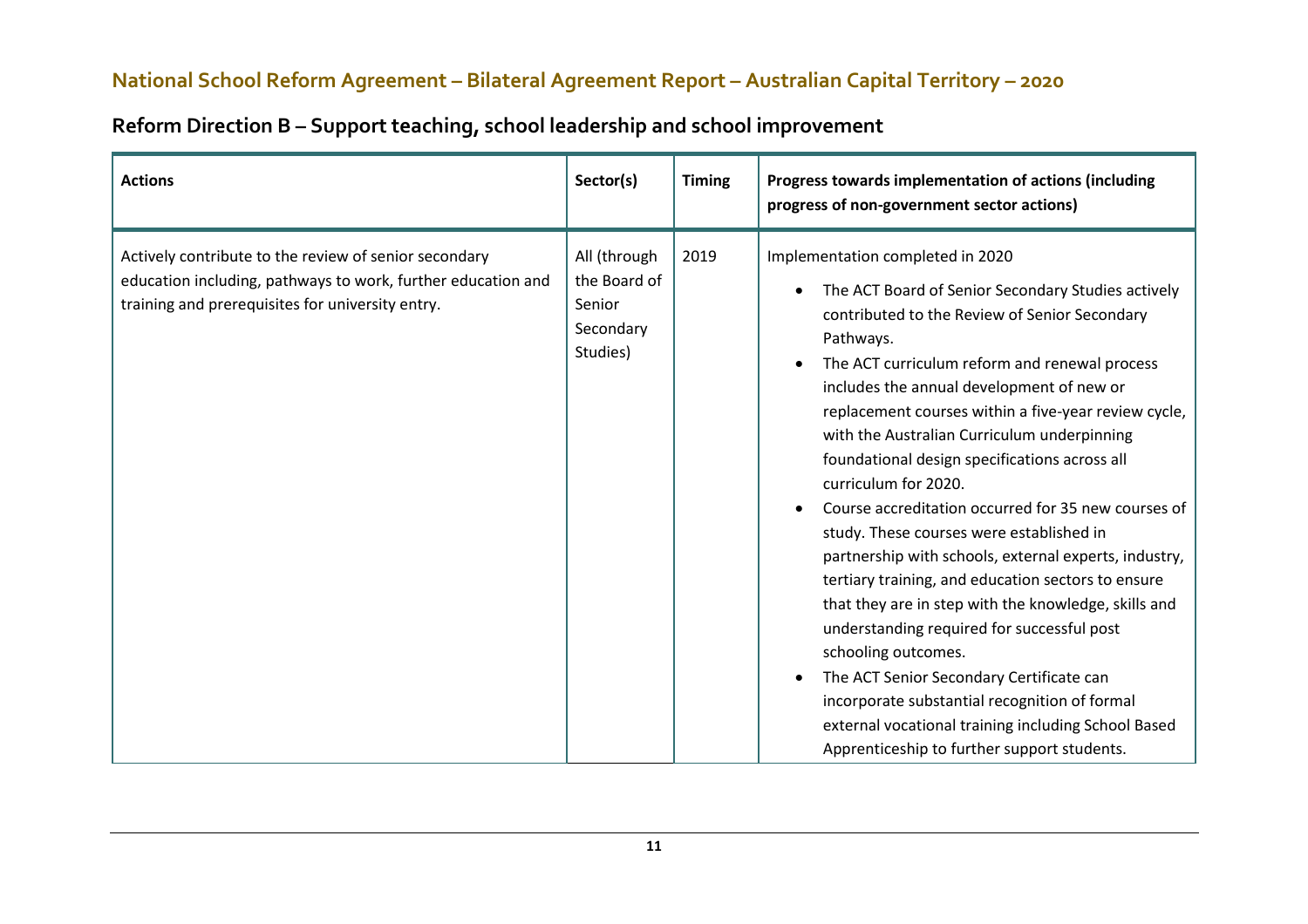#### **Actions Sector(s) Timing Progress towards implementation of actions (including progress of non-government sector actions)**  • Twenty-one school-based industry courses were supported by the BSSS as part of a suite of contemporary courses integrating nationally recognised vocational competencies, with ongoing review of the curriculum to maintain operability with training package requirements. • A review of the production of the ATAR was undertaken in concert with Tertiary Admissions Centres (TAC'S) and the Technical Committee on Scaling (TCoS) to interrogate and evaluate the validity and compatibility of data in order to maintain national consistency and accountability. • In 2019 the ACT Board of Senior Secondary Studies (BSSS) established a Student Forum so that young people would have a voice in their senior secondary education. Year 11 and 12 students from participating colleges join the forum annually. In this way, students are able to take on a leadership role within the ACT and contribute their ideas and experiences in support of the future direction of education and the provisions of the Board. The forum is ongoing but was paused in 2020 due to COVID-19. • In November 2020 the Directorate undertook a review of the Transitions and Careers Officers in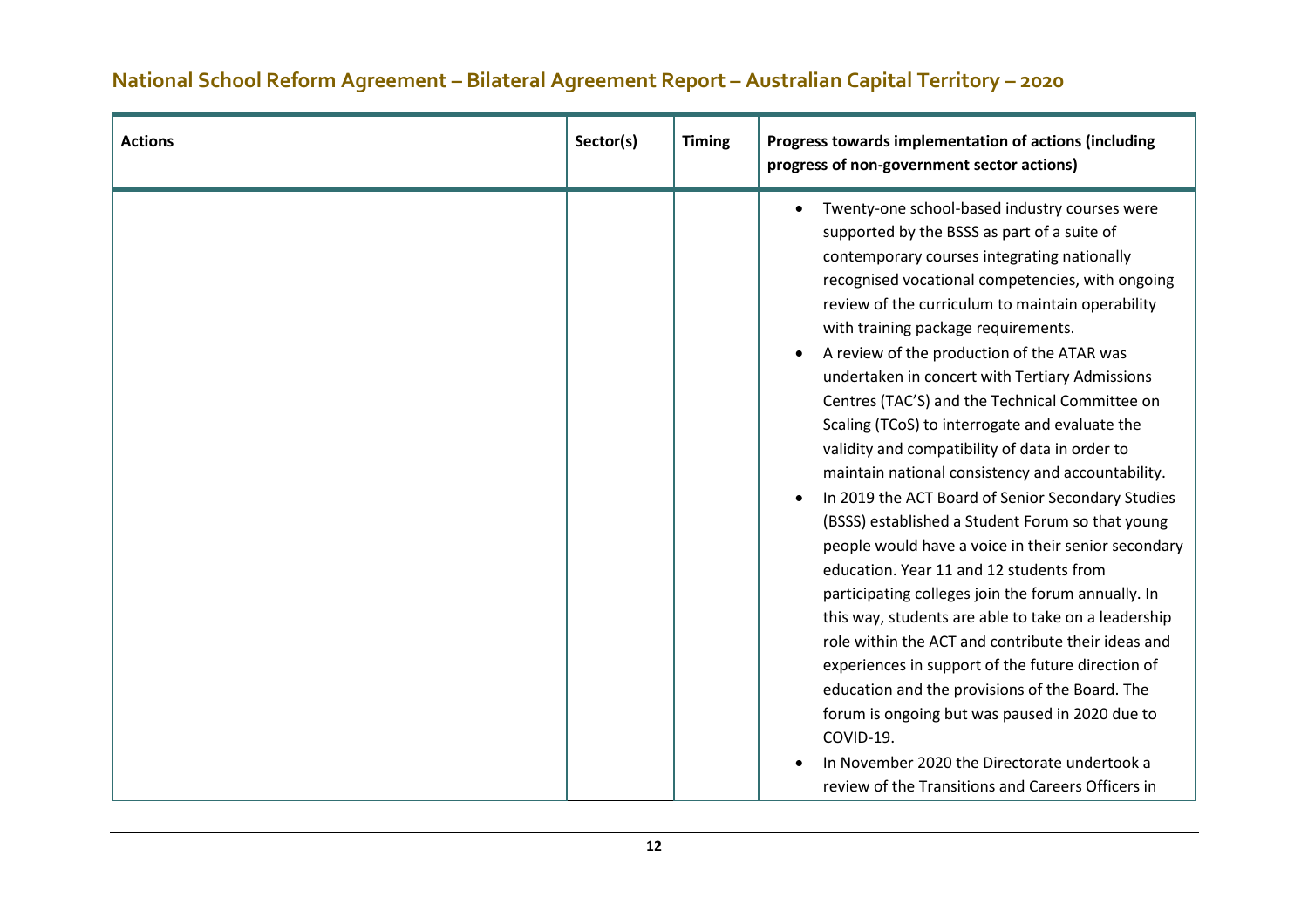| <b>Actions</b>                                                              | Sector(s)                                                       | <b>Timing</b>       | Progress towards implementation of actions (including<br>progress of non-government sector actions)                                                                                                                                                                                                                                                                                                                                                                                                                                                                                                                                                                                                                                                                                                                                                                                          |
|-----------------------------------------------------------------------------|-----------------------------------------------------------------|---------------------|----------------------------------------------------------------------------------------------------------------------------------------------------------------------------------------------------------------------------------------------------------------------------------------------------------------------------------------------------------------------------------------------------------------------------------------------------------------------------------------------------------------------------------------------------------------------------------------------------------------------------------------------------------------------------------------------------------------------------------------------------------------------------------------------------------------------------------------------------------------------------------------------|
|                                                                             |                                                                 |                     | ACT Public Colleges, to better understand the level<br>of demand for one-to-one services to support at risk<br>students who require specific support in career<br>planning and transitioning. A report and its<br>recommendations are being considered by the<br>Directorate in 2021.                                                                                                                                                                                                                                                                                                                                                                                                                                                                                                                                                                                                        |
| Implement relevant findings of the review of senior secondary<br>education. | All (through<br>the Board of<br>Senior<br>Secondary<br>Studies) | 2020 and<br>ongoing | Implementation completed in 2019. Activities will be<br>ongoing.<br>The ACT Board of Senior Secondary Studies (BSSS)<br>$\bullet$<br>has supported a common language to promote a<br>shared understanding for teachers and students<br>across the senior secondary curriculum through the<br>embedding of the general capabilities in all courses.<br>The ACT Senior Secondary Certificate makes<br>provision for up to five years to qualify for this<br>Certificate. A number of ACT colleges support<br>extended packages. CIT (TAFE) also provides a range<br>of options.<br>Inclusive education was strengthened in the ACT<br>through the further development of the university<br>H course program and the continued embedding of<br>the M classification in all courses. An H course<br>enables senior secondary and University credit<br>simultaneously and is a valuable extension |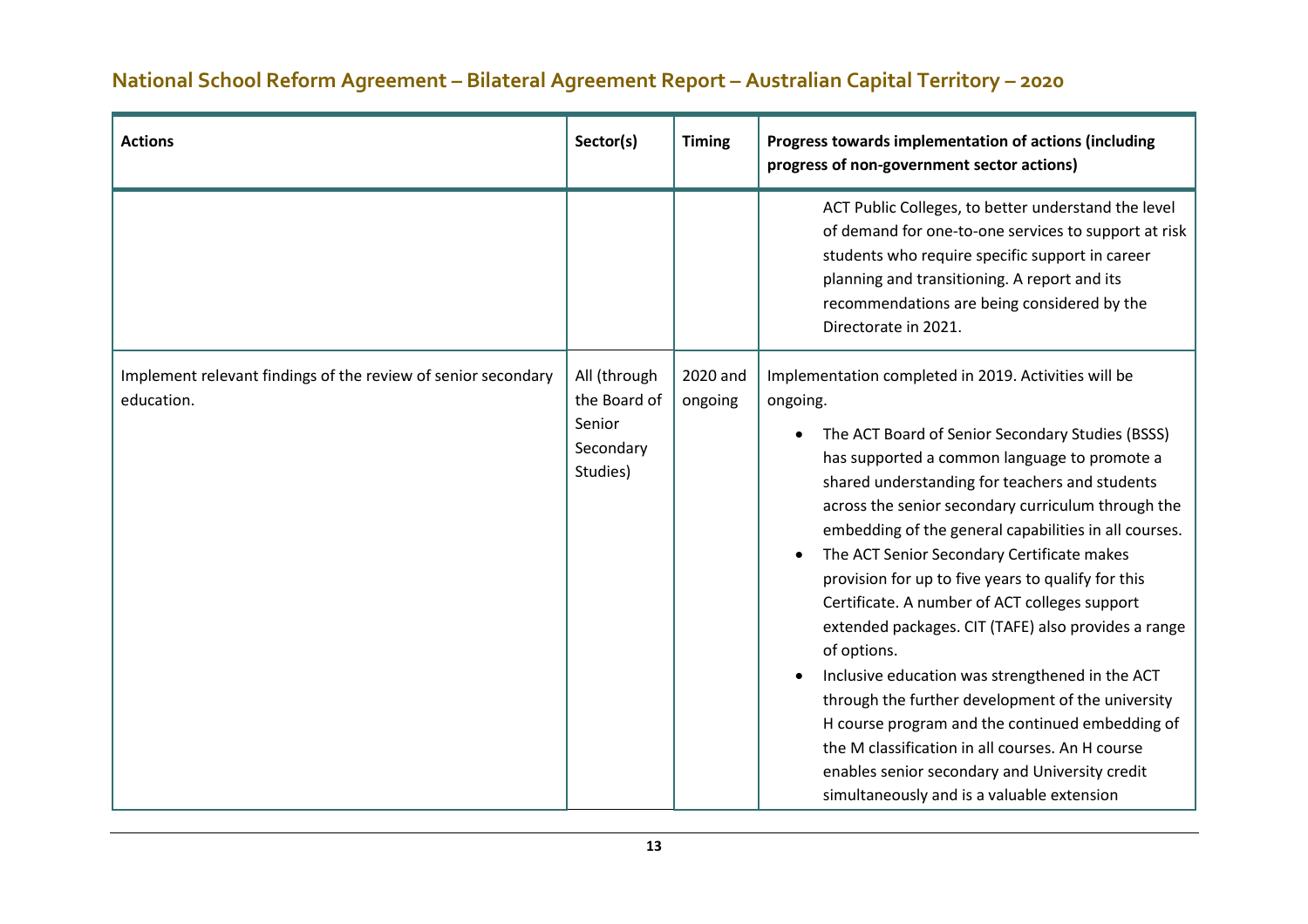| <b>Actions</b> | Sector(s) | <b>Timing</b> | Progress towards implementation of actions (including<br>progress of non-government sector actions)                                                                                                                                                                                                                                                                                                                                                                                                                                                                                                                                                                                                                                                                                                                                                                                                                                                                                                                                                                                                                                                                               |
|----------------|-----------|---------------|-----------------------------------------------------------------------------------------------------------------------------------------------------------------------------------------------------------------------------------------------------------------------------------------------------------------------------------------------------------------------------------------------------------------------------------------------------------------------------------------------------------------------------------------------------------------------------------------------------------------------------------------------------------------------------------------------------------------------------------------------------------------------------------------------------------------------------------------------------------------------------------------------------------------------------------------------------------------------------------------------------------------------------------------------------------------------------------------------------------------------------------------------------------------------------------|
|                |           |               | opportunity and support for transition. The M<br>classification tailors courses for students with mild<br>to moderate intellectual disability.<br>The Student Profiles Online portal was significantly<br>enhanced to provide in-depth information on<br>student progress and their ongoing learning results<br>to support student efficacy in learning through<br>increased transparency and accessibility to<br>assessment data.<br>In 2020 a collaboration framework commenced<br>between the Directorate and the ACT's only<br>legislated provider of vocational education and<br>training (VET), the Canberra Institute of Technology.<br>This resulted in the development of a CIT for<br>Schools menu which details all VET offerings to both<br>government and non-government schools in the<br>ACT region and is publicly available.<br>The Directorate participated in the inaugural Year13<br>Digital Careers Expo in 2020, a national event which<br>was promoted across all school sectors in the ACT.<br>The expo provided the opportunity to promote<br>Australian School-based Apprenticeships (ASbAs)<br>and pathways to careers within the Education<br>Sector. |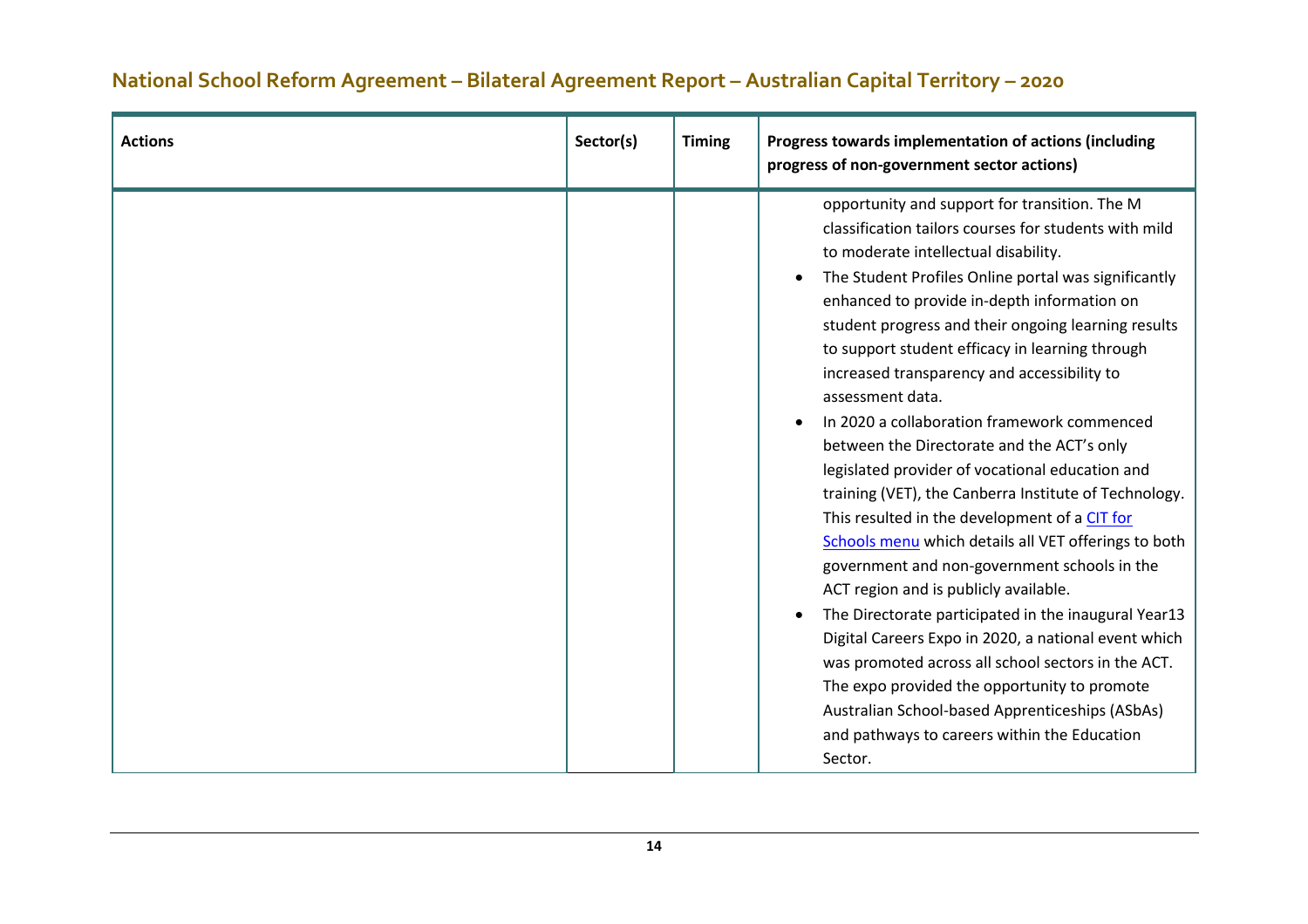#### **Actions Sector(s) Timing Progress towards implementation of actions (including progress of non-government sector actions)**  • Student commencements in the Industry Pathways Course (IPC) pilot occurred in 2019 and 2020, funded through the National Partnership Agreement for the Skilling Australians Fund. The IPC is delivered through a partnership model with CIT and schools and provides Year 9 and 10 students with real experience in a variety of VET pathways, ensuring they are exposed to the full range of options for their future, not just vocational options. • Planning commenced in 2020 for a VET in ACT Public Schools Project. Completion in 2020 was delayed due to the shifting priorities resulting from the COVID-19 pandemic. Work is continuing in 2021 and the project is anticipated to run over a five-year period from 2021-2025. • In December 2020 a pilot program concept, developed by the Directorate in collaboration with ACT Office for Women and the National Association of Women in Construction, attracted a funding contribution from the first round of the National Careers Institute Partnership Grants Program. The pilot is being further developed in 2021 and is due to commence in a minimum of four ACT public schools in 2022.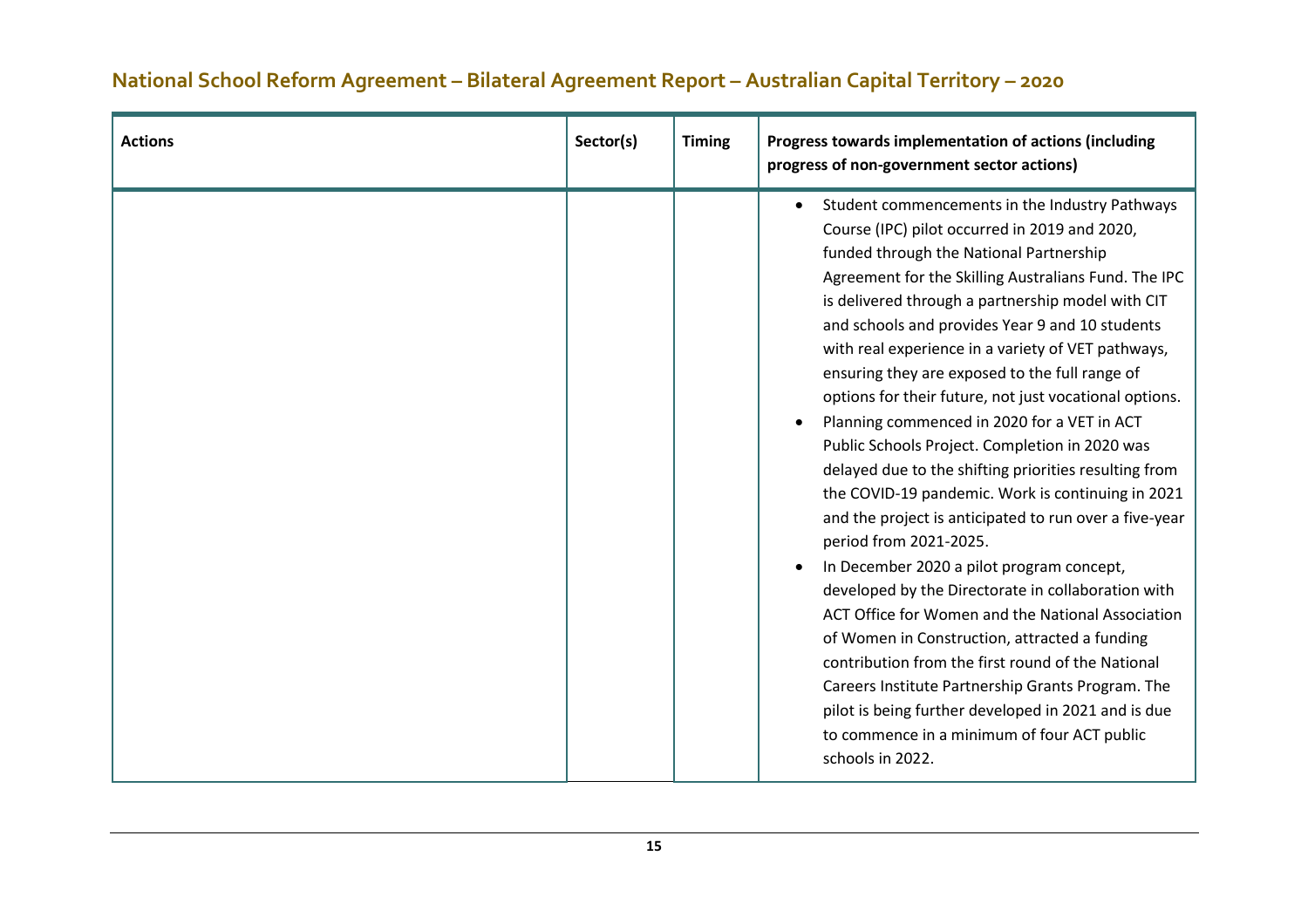| <b>Actions</b>                                                                                                                                                                                                                                                                    | Sector(s)                                            | <b>Timing</b>   | Progress towards implementation of actions (including<br>progress of non-government sector actions)                                                                                                                                                                                                                                                                                                                                                                                                                                                                                                                                                                                                                                                                                                                                                                                                                    |
|-----------------------------------------------------------------------------------------------------------------------------------------------------------------------------------------------------------------------------------------------------------------------------------|------------------------------------------------------|-----------------|------------------------------------------------------------------------------------------------------------------------------------------------------------------------------------------------------------------------------------------------------------------------------------------------------------------------------------------------------------------------------------------------------------------------------------------------------------------------------------------------------------------------------------------------------------------------------------------------------------------------------------------------------------------------------------------------------------------------------------------------------------------------------------------------------------------------------------------------------------------------------------------------------------------------|
| Build off the lead role that the ACT Teacher Quality Institute<br>has had in quality Initial Teacher Education regulation to<br>actively contribute to quality assurance improvements in the<br>national consistency and transparency of Initial Teacher<br>Education regulation. | All (through<br>the Teacher<br>Quality<br>Institute) | 2019            | Implementation completed in 2019. Activities will be<br>ongoing.<br>TQI staff and trained Initial Teacher Education (ITE)<br>accreditation panel members actively engaged in<br>national ITE accreditation standards setting<br>workshops (one in 2020).<br>Active participation in national review of ITE<br>program accreditation guidelines and procedures,<br>with new guidelines published in 2020.<br>Both ITE providers in the ACT implementing<br>nationally approved TPAs (2018) and LANTITE<br>(2017), ongoing.<br>Master level ITE programs offered by the University<br>of Canberra nationally accredited, (2019).<br>ITE providers in the ACT compliant with nationally<br>$\bullet$<br>agreed annual reporting requirements (2017),<br>ongoing.<br>ACT Annual ITE data report provided to AITSL, April<br>$\bullet$<br>2020, ongoing annually.<br>Continued to train ITE Accreditation Panel<br>members. |
| Develop cross-sectoral collaboration in school leadership.                                                                                                                                                                                                                        | All                                                  | 2020<br>onwards | Implementation completed in 2020. Activities will be<br>ongoing.                                                                                                                                                                                                                                                                                                                                                                                                                                                                                                                                                                                                                                                                                                                                                                                                                                                       |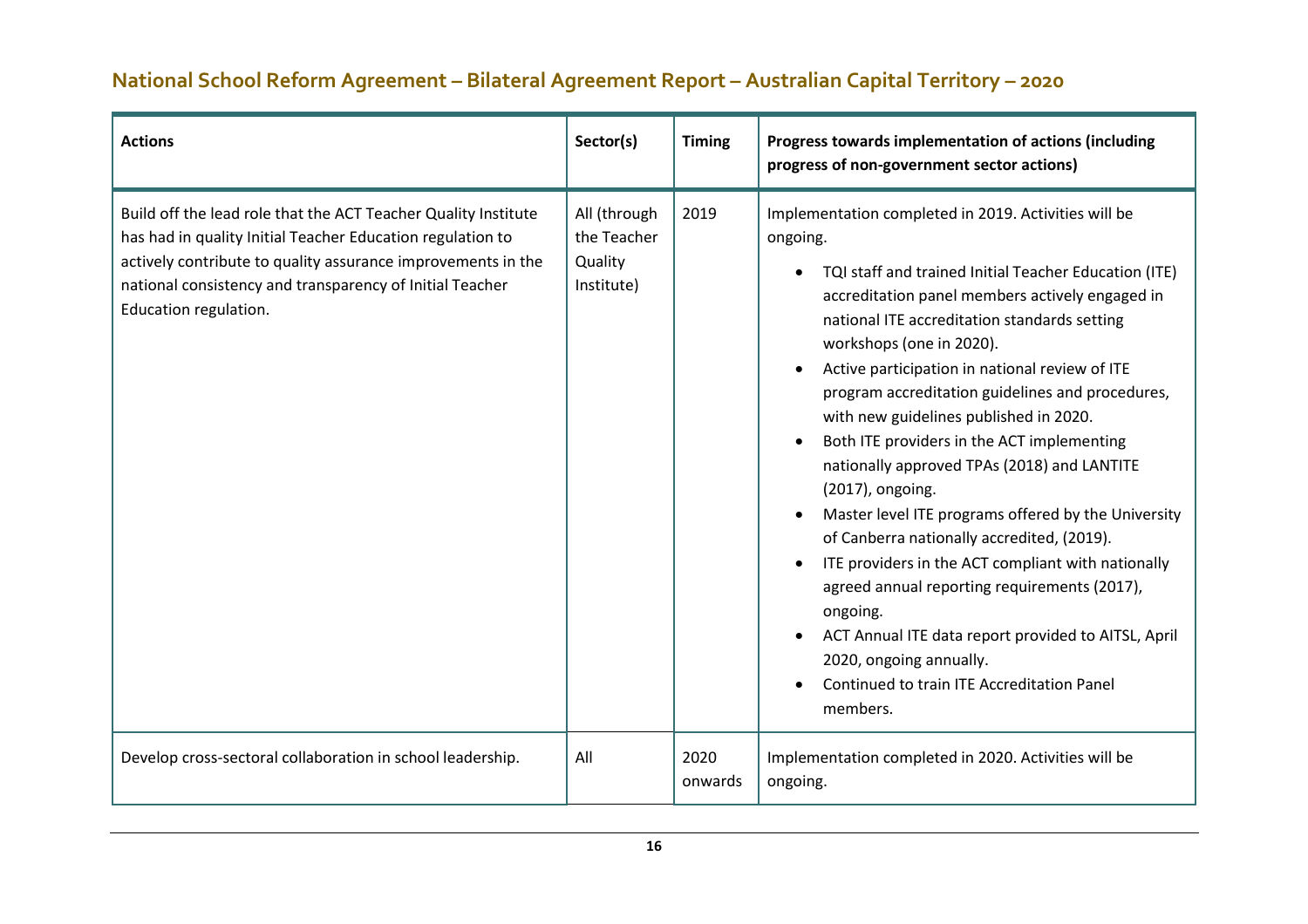| <b>Actions</b> | Sector(s) | <b>Timing</b> | Progress towards implementation of actions (including<br>progress of non-government sector actions)                                                                                                                                                                                                                                                                                                                                                                                                                    |
|----------------|-----------|---------------|------------------------------------------------------------------------------------------------------------------------------------------------------------------------------------------------------------------------------------------------------------------------------------------------------------------------------------------------------------------------------------------------------------------------------------------------------------------------------------------------------------------------|
|                |           |               | Strengthened cross sector collaboration to share<br>progress and challenges and achieve legislative<br>reform<br>A coordinated cross sector response to remote and<br>$\bullet$<br>on campus learning during COVID-19<br>Scoping began for the curation and sharing of local<br>$\bullet$<br>research and resources on excellent teaching<br>practice.<br>Australian Curriculum general capabilities<br>$\bullet$<br>professional learning was delivered across<br>government and non-government schooling<br>sectors. |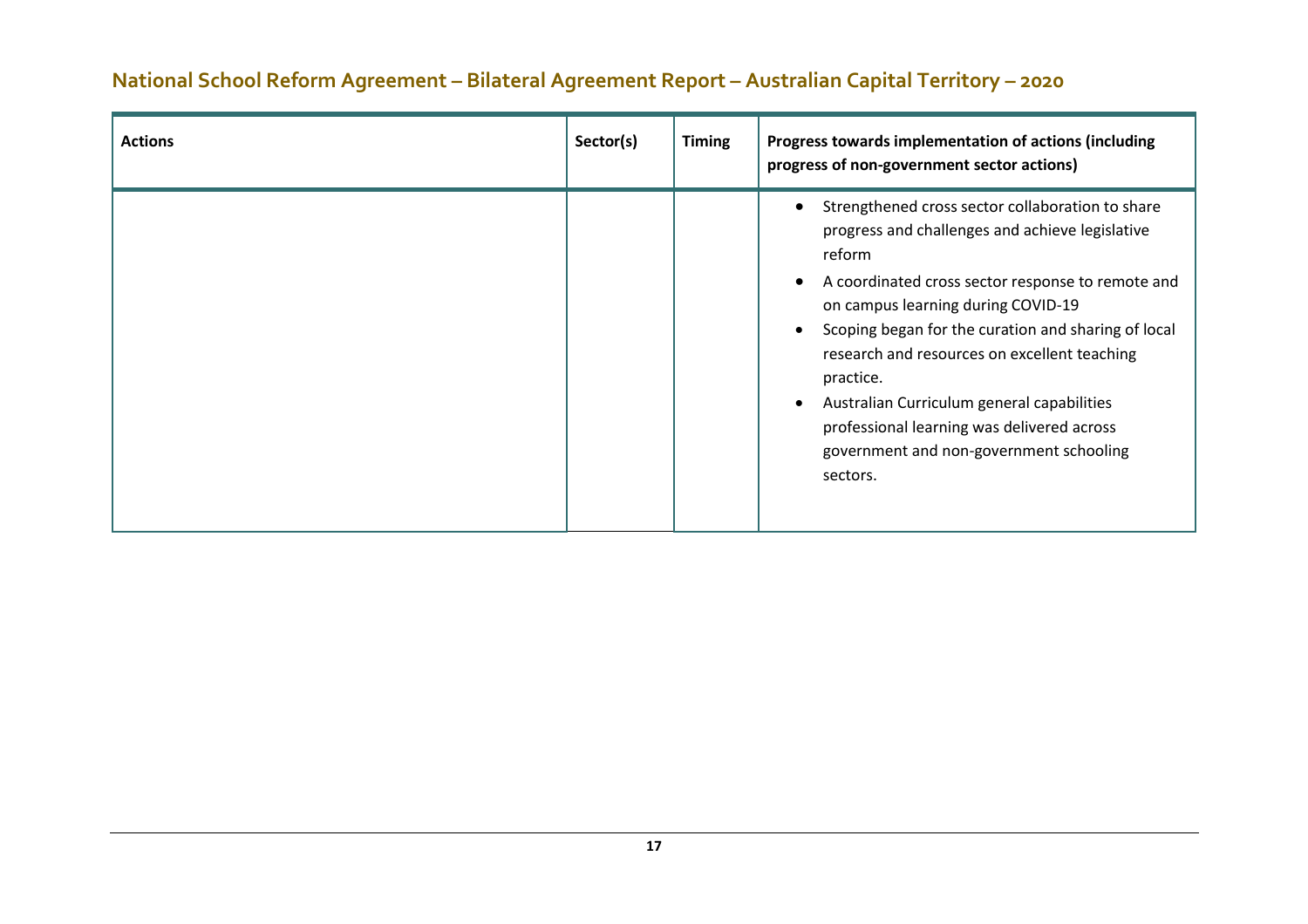| Reform Direction C - Enhancing the national evidence base |  |  |
|-----------------------------------------------------------|--|--|
|-----------------------------------------------------------|--|--|

| <b>Actions</b>                                                                                                       | Sector(s) | <b>Timing</b>   | Progress towards implementation of actions (including<br>progress of non-government sector actions)                                                                                                                                                                                                                                                                                                                                                                                                                                                                                                                                                                                                                                                                                                                                                                                                                                                                                                                                                                                                                                                    |
|----------------------------------------------------------------------------------------------------------------------|-----------|-----------------|--------------------------------------------------------------------------------------------------------------------------------------------------------------------------------------------------------------------------------------------------------------------------------------------------------------------------------------------------------------------------------------------------------------------------------------------------------------------------------------------------------------------------------------------------------------------------------------------------------------------------------------------------------------------------------------------------------------------------------------------------------------------------------------------------------------------------------------------------------------------------------------------------------------------------------------------------------------------------------------------------------------------------------------------------------------------------------------------------------------------------------------------------------|
| Build upon existing NCCD cross-sectoral moderation activities<br>and strengthen consistency on a year-by-year basis. | All       | 2018<br>onwards | Implementation completed in 2019. Activities will be<br>ongoing.<br>NCCD Cross Sector Senior Leadership Information<br>session was held to build the knowledge and<br>understanding of the NCCD processes and inclusive<br>practices of Principals and Deputy Principals (13<br>February 2020)<br><b>NCCD Cross Sector Learning Support Assistants</b><br>$\bullet$<br>(LSA) Network meeting was held to support the<br>professional development of LSAs in their role of<br>supporting students in our schools (3 March 2020).<br>NCCD Cross Sector Introductory/orientation session<br>for new Disability Education Co-ordination Officers<br>(DECOs) and other interested teachers (10 March)<br>NCCD Mid-cycle moderation session was held. Due<br>to COVID-19, this session was facilitated online for<br>ACT Directorate staff (20 May).<br>NCCD end-cycle moderation session was held online<br>with ACT Directorate staff (20 May 2020).<br>During 2020, where permissible, face to face NCCD<br>support visits to schools were undertaken<br>and Quality Assurance work with individual schools<br>(continuing the established methodology of |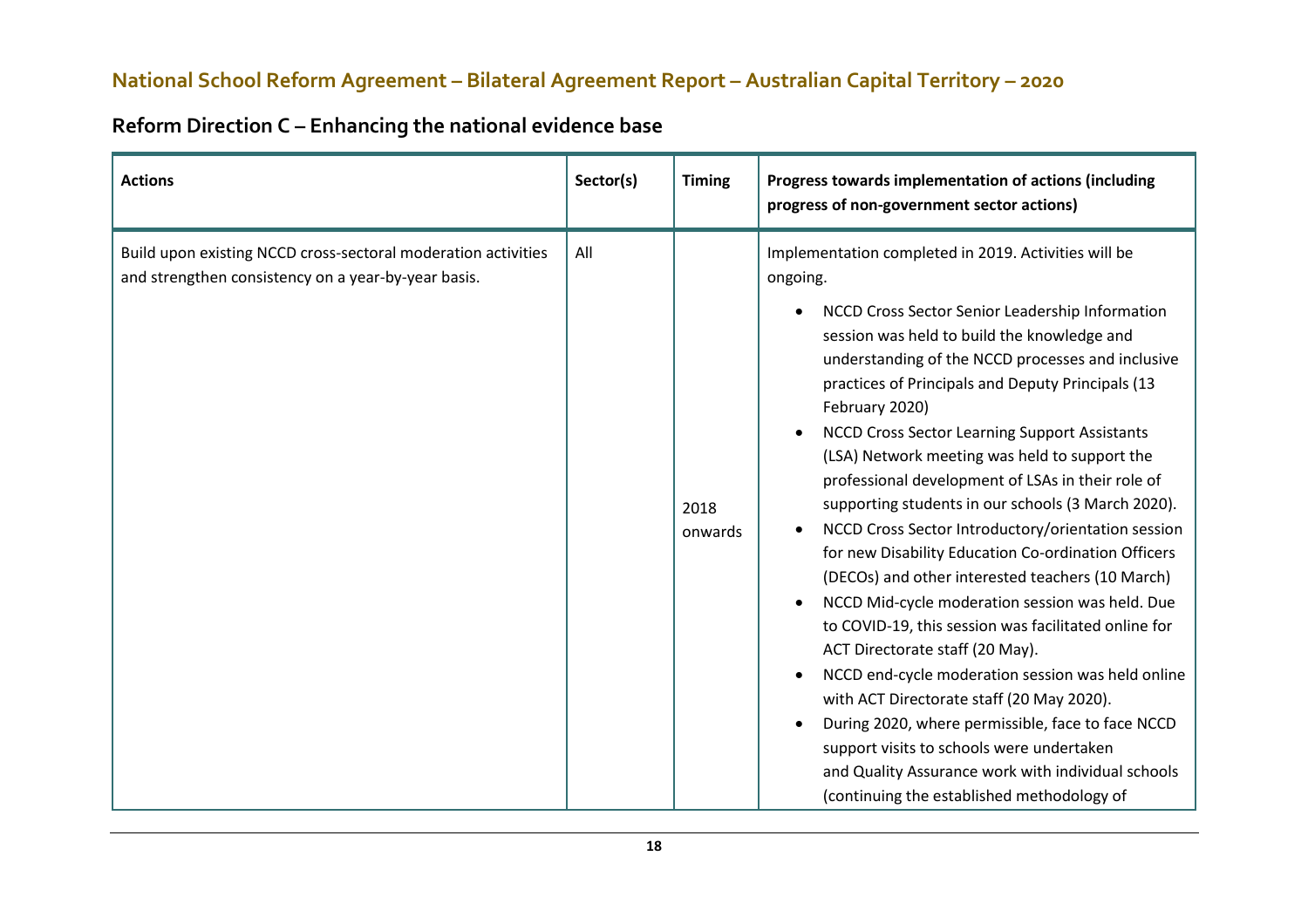| <b>Actions</b>                                                                                                                                                                                               | Sector(s)                                            | <b>Timing</b>   | Progress towards implementation of actions (including<br>progress of non-government sector actions)                                                                                                                                                                                                                                                                                                                                                                                                                                           |
|--------------------------------------------------------------------------------------------------------------------------------------------------------------------------------------------------------------|------------------------------------------------------|-----------------|-----------------------------------------------------------------------------------------------------------------------------------------------------------------------------------------------------------------------------------------------------------------------------------------------------------------------------------------------------------------------------------------------------------------------------------------------------------------------------------------------------------------------------------------------|
|                                                                                                                                                                                                              |                                                      |                 | targeting due to variation in data, and some<br>randomly selected) after 7 August census day were<br>conducted.<br>The ACT Directorate NCCD officer continued to<br>further develop the inclusive capability and practice<br>of DECOs through the following activities:<br>Mentoring and coaching DECOs new to this<br>$\circ$<br>role<br>Development of the DECO network through<br>$\circ$<br>termly network meetings<br>Provision of targeted Individual Learning<br>$\circ$<br>Plan (ILP) professional learning in individual<br>schools. |
| Provide national leadership in NAPLAN online by maximising<br>implementation in all ACT schools.                                                                                                             | All                                                  | 2018<br>onwards | Implementation completed in 2019. Activities will be<br>ongoing.<br>Due to COVID-19, NAPLAN 2020 was not conducted,<br>$\bullet$<br>with testing resuming in 2021. All ACT schools<br>accessed NAPLAN Online in 2021.                                                                                                                                                                                                                                                                                                                         |
| Contribute to the ongoing data collection for the Australian<br>Teacher Workforce Data Strategy including amendment of<br>legislation to allow for sharing of data held by the Teacher<br>Quality Institute. | All (through<br>the Teacher<br>Quality<br>Institute) | 2019<br>onwards | Implementation completed in 2019. Activities will be<br>ongoing.                                                                                                                                                                                                                                                                                                                                                                                                                                                                              |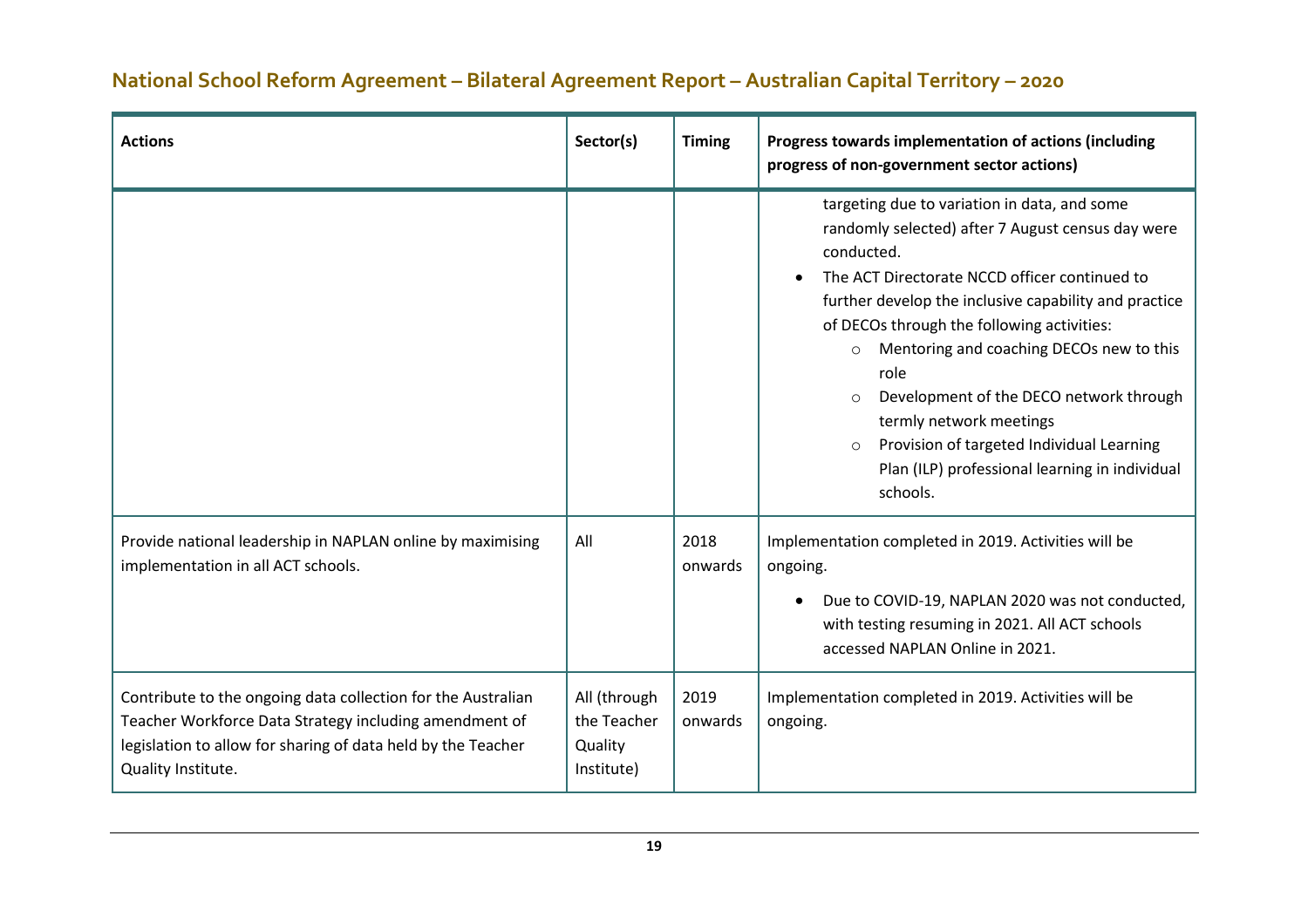#### **Actions Sector(s) Timing Progress towards implementation of actions (including progress of non-government sector actions)**  • Legislative amendments to allow data sharing with Australian Teacher Workforce Data (ATWD) enacted in August 2019. • MoU with the ATWD data linkage agency and the Australian Institute of Health and Welfare (AIHW) signed May 2020. • The 2019 and 2020 ACT Teacher Workforce data files uploaded to ATWD, via AIHW, in June 2020 and February 2021, ongoing annually. Build off the existing ACT cross-sectoral student identifier to actively contribute to the development and implementation of a national Unique Student Identifier. All 2019 onwards Implementation completed in 2019. Activities will be ongoing. • The ACT continues to actively participate in national discussions to implement the December 2019 Education Council decision to generate and operate a national Unique Student Identifier. Build upon recent ACT performance measures to actively contribute to the development of new measures of performance particularly student learning gain and general capabilities. All 2018 onwards Implementation completed in 2019. Activities will be ongoing. • At the national level, measures of general capabilities are yet to be developed. • The ACT continues to improve the measurement of student wellbeing, challenging behaviours and student engagement and belonging.